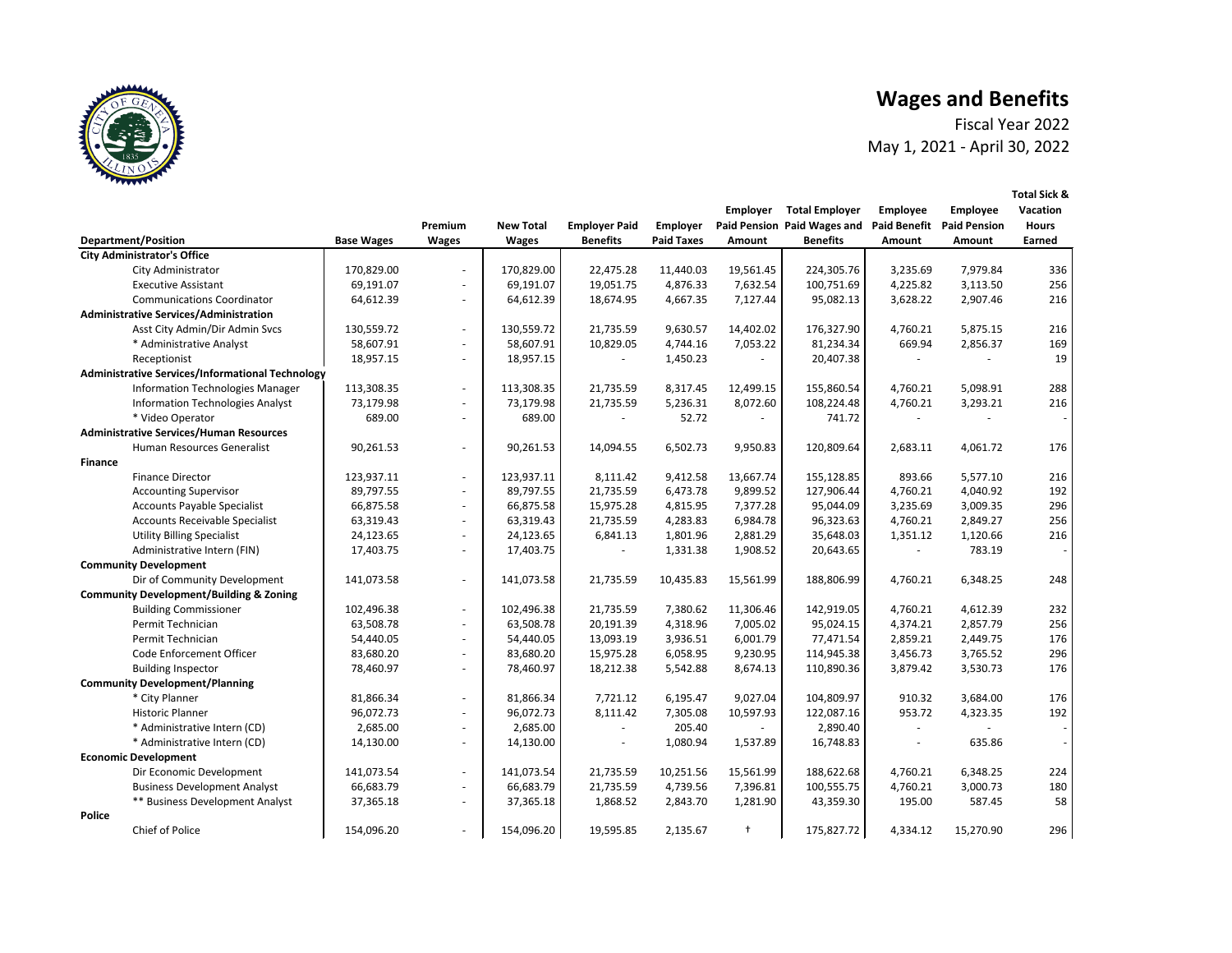# **Wages and Benefits**



|                                |                   |                |                  |                      |                   | <b>Employer</b> | <b>Total Employer</b>       | <b>Employee</b>     | <b>Employee</b>     | <b>Vacation</b> |
|--------------------------------|-------------------|----------------|------------------|----------------------|-------------------|-----------------|-----------------------------|---------------------|---------------------|-----------------|
|                                |                   | Premium        | <b>New Total</b> | <b>Employer Paid</b> | <b>Employer</b>   |                 | Paid Pension Paid Wages and | <b>Paid Benefit</b> | <b>Paid Pension</b> | <b>Hours</b>    |
| <b>Department/Position</b>     | <b>Base Wages</b> | <b>Wages</b>   | <b>Wages</b>     | <b>Benefits</b>      | <b>Paid Taxes</b> | <b>Amount</b>   | <b>Benefits</b>             | Amount              | <b>Amount</b>       | Earned          |
| <b>Police/Operations</b>       |                   |                |                  |                      |                   |                 |                             |                     |                     |                 |
| <b>Police Commander</b>        | 132,700.62        |                | 132,700.62       | 19,051.75            | 1,868.26          | $\ddagger$      | 153,620.63                  | 4,004.78            | 13,150.58           | 288             |
| *Police Sergeant               | 87,030.00         | 17,375.83      | 104,405.83       | 27,014.39            | 1,626.34          | $\ddagger$      | 133,046.56                  | 3,101.49            | 8,624.64            | 202             |
| *Police Sergeant               | 101,641.60        | 30,788.69      | 132,430.29       | 21,948.10            | 1,904.89          | $\ddagger$      | 156,283.28                  | 4,004.78            | 10,072.62           | 216             |
| Police Sergeant                | 112,812.86        | 39,756.27      | 152,569.13       | 22,693.37            | 2,099.09          | $\ddagger$      | 177,361.59                  | 4,760.21            | 11,179.69           | 264             |
| Police Sergeant                | 113,104.41        | 18,758.45      | 131,862.86       | 19,051.75            | 1,837.84          | $\ddagger$      | 152,752.45                  | 4,004.78            | 11,428.52           | 280             |
| Police Sergeant                | 112,815.45        | 11,370.33      | 124,185.78       | 19,051.75            | 1,740.53          | $\ddagger$      | 144,978.06                  | 4,225.82            | 11,179.91           | 264             |
| Police Sergeant                | 113,586.24        | 32,830.82      | 146,417.06       | 21,735.59            | 2,058.23          | $\ddagger$      | 170,210.88                  | 4,539.17            | 11,256.52           | 256             |
| Police Officer                 | 72,818.90         | 3,797.27       | 76,616.17        | 455.04               | 1,111.18          | $\ddagger$      | 78,182.39                   | $\sim$              | 7,216.44            | 176             |
| * Police Officer               | 31,856.39         | 1,278.43       | 33,134.82        | 9,875.02             | 581.89            | $\ddagger$      | 43,591.73                   | 304.40              | 3,156.99            | 37              |
| * Police Officer               | 26,270.62         | 2,008.11       | 28,278.73        | 3,545.29             | 404.17            | $^{+}$          | 32,228.19                   | 411.49              | 2,618.96            | 37              |
| Police Officer                 | 103,159.45        | 12,596.72      | 115,756.17       | 1,913.26             | 1,703.85          | $\ddagger$      | 119,373.28                  | 221.04              | 10,223.18           | 216             |
| Police Officer                 | 72,802.40         | 5,719.27       | 78,521.67        | 8,111.42             | 1,124.97          | $\ddagger$      | 87,758.06                   | 953.72              | 7,214.80            | 176             |
| Police Officer                 | 81,071.19         | 10,950.93      | 92,022.12        | 7,127.87             | 1,322.58          | $\ddagger$      | 100,472.57                  | 844.40              | 8,034.16            | 184             |
| Police Officer                 | 77,978.05         | 9,949.79       | 87,927.84        | 8,111.42             | 1,262.92          | $\ddagger$      | 97,302.18                   | 850.76              | 7,727.66            | 184             |
| * Police Officer               | 59,474.10         | 527.45         | 60,001.55        | 24,518.66            | 1,053.55          | $\ddagger$      | 85,573.76                   | 2,165.04            | 6,090.72            | 296             |
| Police Officer                 | 103,159.50        | 18,794.67      | 121,954.17       | 23,652.76            | 1,775.94          | $\ddagger$      | 147,382.87                  | 4,225.82            | 10,223.21           | 296             |
| Police Officer                 | 103,169.19        | 18,154.77      | 121,323.96       | 29,027.91            | 1,837.72          | $\ddagger$      | 152,189.59                  | 4,113.08            | 10,224.17           | 288             |
| Police Officer                 | 63,703.18         | 2,381.92       | 66,085.10        | 7,465.80             | 945.72            | $\ddagger$      | 74,496.62                   | 877.61              | 6,313.06            | 85              |
| Police Officer                 | 103,169.19        | 12,903.36      | 116,072.55       | 8,307.30             | 1,685.72          | $\ddagger$      | 126,065.57                  | 866.60              | 10,224.17           | 216             |
| Police Officer                 | 103,159.49        | 7,476.03       | 110,635.52       | 8,111.42             | 1,591.79          | $\ddagger$      | 120,338.73                  | 953.72              | 10,223.20           | 264             |
| Police Officer                 | 96,681.45         | 20,256.57      | 116,938.02       | 23,536.37            | 1,701.42          | $\ddagger$      | 142,175.81                  | 4,133.72            | 9,581.10            | 184             |
| Police Officer                 | 79,148.12         | 18,854.60      | 98,002.72        | 7,523.13             | 1,414.80          | $\ddagger$      | 106,940.65                  | 844.40              | 7,843.60            | 184             |
| Police Officer                 | 103,169.17        | 9,979.32       | 113,148.49       | 20,588.70            | 1,594.36          | $\ddagger$      | 135,331.55                  | 4,334.12            | 10,224.15           | 264             |
| Police Officer                 | 91,179.69         | 12,016.33      | 103,196.02       | 8,111.42             | 1,482.95          | $\ddagger$      | 112,790.39                  | 953.72              | 9,035.90            | 192             |
| Police Officer                 | 92,101.61         | 9,540.77       | 101,642.38       | 8,111.42             | 1,461.19          | $\ddagger$      | 111,214.99                  | 910.82              | 9,127.30            | 192             |
| Police Officer                 | 103,169.19        | 12,832.50      | 116,001.69       | 19,584.79            | 1,570.95          |                 | 137,157.43                  | 4,330.48            | 10,224.17           | 248             |
| Police Officer                 | 103,169.18        | 21,511.08      | 124,680.26       |                      | 1,772.47          | $\ddagger$      | 126,452.73                  |                     | 10,224.16           | 248             |
| Police Officer                 | 76,906.84         | 5,717.71       | 82,624.55        | 8,111.42             | 1,048.98          | $\ddagger$      | 91,784.95                   | 953.72              | 7,621.51            | 184             |
| *Police Officer                | 5,841.78          | 278.18         | 6,119.96         | 1,438.11             | 86.48             | $\ddagger$      | 7,644.55                    | 157.73              | 578.93              | 11              |
| <b>Police/Support Services</b> |                   |                |                  |                      |                   |                 |                             |                     |                     |                 |
| <b>Police Commander</b>        | 131,770.68        | $\blacksquare$ | 131,770.68       | 21,735.59            | 1,825.82          | $\ddagger$      | 155,332.09                  | 4,760.21            | 13,058.36           | 296             |
| Administrative Assistant (PD)  | 67,535.68         | $\sim$         | 67,535.68        | 19,595.85            | 4,625.99          | 7,449.95        | 91,757.52                   | 4,334.12            | 3,039.23            | 264             |
| Police Sergeant                | 113,586.17        | 8,899.56       | 122,485.73       | 21,735.59            | 1,708.13          | $\mathbf +$     | 145,929.45                  | 4,760.21            | 11,256.48           | 256             |
| Police Sergeant                | 117,266.17        | 8,757.70       | 126,023.87       | 2,862.18             | 1,831.47          | $\ddagger$      | 130,717.52                  |                     | 11,621.11           | 280             |
| *Police Officer                | 4,271.66          |                | 4,271.66         | 37,094.35            | 600.12            | $\ddagger$      | 41,966.13                   |                     | 423.32              | 96              |
| *Police Officer                | 44,508.79         | 1,443.06       | 45,951.85        | 4,857.63             | 658.11            | $\ddagger$      | 51,467.59                   | 574.71              | 4,410.88            | 96              |
| Police Officer                 | 103,159.45        | 3,021.97       | 106,181.42       | 27,196.26            | 1,553.93          | $\ddagger$      | 134,931.61                  | 4,539.17            | 10,223.16           | 280             |
| Police Officer                 | 103,159.50        | 9,731.39       | 112,890.89       | 18,212.38            | 1,584.74          | $\ddagger$      | 132,688.01                  | 3,658.38            | 10,223.21           | 264             |
| Police Officer                 | 103,159.48        | 1,470.61       | 104,630.09       | 18,582.50            | 1,467.10          | $\ddagger$      | 124,679.69                  | 3,879.42            | 10,223.18           | 216             |
| Police Officer                 | 92,748.50         | 4,519.07       | 97,267.57        | 20,684.10            | 1,376.47          | $\ddagger$      | 119,328.14                  | 4,004.78            | 9,191.46            | 216             |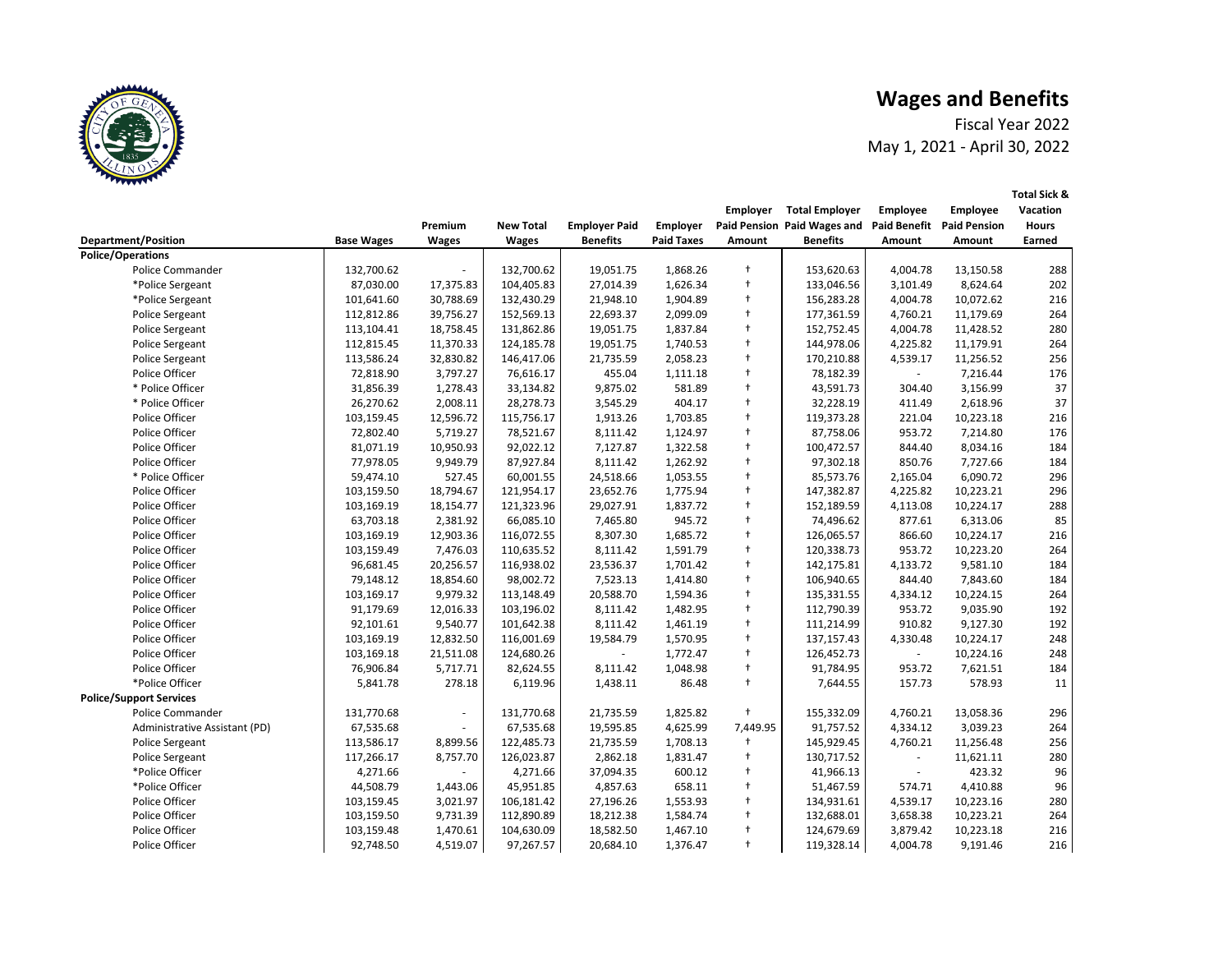**Employer Total Employer** 

 **Employee Amount Employee Amount Total Sick & Vacation Hours Earned**

#### **Wages and Benefits**



|             |                                  |                   | Premium      | <b>New Total</b> | <b>Employer Paid</b> | <b>Employer</b>   |                          | Paid Pension Paid Wages and |               | <b>Paid Benefit Paid Pension</b> | <b>Hours</b> |
|-------------|----------------------------------|-------------------|--------------|------------------|----------------------|-------------------|--------------------------|-----------------------------|---------------|----------------------------------|--------------|
|             | <b>Department/Position</b>       | <b>Base Wages</b> | <b>Wages</b> | <b>Wages</b>     | <b>Benefits</b>      | <b>Paid Taxes</b> | Amount                   | <b>Benefits</b>             | <b>Amount</b> | Amount                           | Earned       |
|             | Records Manager                  | 91,292.43         |              | 91,292.43        | 21,852.92            | 6,444.10          | 10,083.61                | 129,673.06                  | 4,539.17      | 4,113.54                         | 288          |
|             | <b>Police Records Specialist</b> | 62,946.22         | 663.63       | 63,609.85        | 21,735.59            | 4,507.12          | 7,025.24                 | 96,877.80                   | 4,760.21      | 2,862.37                         | 216          |
|             | <b>Police Records Specialist</b> | 64,426.22         |              | 64,426.22        | 21,735.59            | 4,570.37          | 7,106.92                 | 97,839.10                   | 4,760.21      | 2,899.15                         | 216          |
|             | <b>Police Records Specialist</b> | 68,601.00         |              | 68,601.00        | 21,735.59            | 4,723.40          | 7,567.59                 | 102,627.58                  | 4,539.17      | 3,087.05                         | 296          |
|             | <b>Police Records Specialist</b> | 57,011.73         |              | 57,011.73        | 16,055.49            | 4,105.65          | 6,297.76                 | 83,470.63                   | 3,450.49      | 2,570.01                         | 192          |
|             | <b>Police Records Specialist</b> | 67,535.65         | 1,486.33     | 69,021.98        | 19,660.84            | 4,958.40          | 7,624.89                 | 101,266.11                  | 4,334.12      | 3,109.02                         | 280          |
|             | <b>Crossing Guard</b>            | 7,185.00          |              | 7,185.00         |                      | 549.66            |                          | 7,734.66                    |               |                                  |              |
|             | <b>Crossing Guard</b>            | 2,865.00          |              | 2,865.00         |                      | 219.19            |                          | 3,084.19                    |               |                                  |              |
|             | <b>Crossing Guard</b>            | 5,992.50          |              | 5,992.50         |                      | 458.44            |                          | 6,450.94                    |               |                                  |              |
|             | <b>Crossing Guard</b>            | 5,655.00          | $\sim$       | 5,655.00         |                      | 432.61            |                          | 6,087.61                    |               |                                  | $\sim$       |
|             | Police Records Specialist (PT)   | 30,393.74         | $\sim$       | 30,393.74        |                      | 2,325.12          | $\overline{\phantom{a}}$ | 32,718.86                   |               |                                  | 16           |
|             | Police Records Specialist (PT)   | 23,003.21         | $\sim$       | 23,003.21        |                      | 1,759.74          | $\overline{\phantom{a}}$ | 24,762.95                   |               |                                  | 16           |
|             | Police Records Specialist (PT)   | 23,109.26         | $\sim$       | 23,109.26        |                      | 1,767.85          |                          | 24,877.11                   |               |                                  | 16           |
|             | *Police Records Specialist (PT)  | 2,231.77          |              | 2,231.77         | 408.77               | 202.01            |                          | 2,842.55                    |               |                                  |              |
|             | *Police Records Specialist (PT)  | 9,812.14          |              | 9,812.14         | 69.99                | 755.98            |                          | 10,638.11                   |               |                                  |              |
|             | *Police Records Specialist (PT)  | 2,120.25          |              | 2,120.25         |                      | 162.19            |                          | 2,282.44                    |               |                                  |              |
|             | <b>Community Service Officer</b> | 50,797.46         | 2,091.20     | 52,888.66        | 18,276.40            | 3,754.10          | 5,833.55                 | 80,752.71                   | 3,879.42      | 2,382.81                         | 216          |
|             | *Community Service Officer       | 44,931.27         |              | 44,931.27        | 8,943.11             | 3,624.65          | 5,328.29                 | 62,827.32                   | 611.44        | 2,159.58                         | 201          |
| <b>Fire</b> |                                  |                   |              |                  |                      |                   |                          |                             |               |                                  |              |
|             | <b>Fire Chief</b>                | 147,536.73        |              | 147,536.73       | 18,212.38            | 2,094.28          | $^{++}$                  | 167,843.39                  | 3,879.42      | 12,043.32                        | 264          |
|             | Administrative Assistant (FD)    | 61,991.68         |              | 61,991.68        | 19,051.75            | 4,420.45          | 6,838.39                 | 92,302.27                   | 4,225.82      | 2,789.52                         | 216          |
|             | <b>Fire/Operations</b>           |                   |              |                  |                      |                   |                          |                             |               |                                  |              |
|             | Deputy Fire Chief                | 116,123.83        | $\sim$       | 116,123.83       | 21,735.59            | 1,586.73          | $^{++}$                  | 139,446.15                  | 4,539.17      | 10,979.54                        | 296          |
|             | Fire Battalion Chief             | 125,652.08        | $\sim$       | 125,652.08       | 19,051.75            | 1,765.42          | $^{++}$                  | 146,469.25                  | 4,004.78      | 11,880.45                        | 408          |
|             | *Fire Battalion Chief            | 46,184.70         |              | 46,184.70        | 7,778.16             | 637.22            | $^{++}$                  | 54,600.08                   | 1,710.90      | 4,366.80                         | 55           |
|             | **Fire Battalion Chief           | 125,164.81        | 14,308.72    | 139,473.53       | 19,595.85            | 1,964.60          | $^{++}$                  | 161,033.98                  | 4,113.08      | 11,834.43                        | 432          |
|             | <b>Fire Battalion Chief</b>      | 125,652.08        |              | 125,652.08       | 19,051.75            | 1,743.82          | $^{++}$                  | 146,447.65                  | 4,225.82      | 11,880.45                        | 432          |
|             | Fire Lieutenant                  | 116,988.80        | 13,516.86    | 130,505.66       | 7,327.17             | 1,882.06          | $++$                     | 139,714.89                  | 823.70        | 11,061.38                        | 432          |
|             | Fire Lieutenant                  | 116,988.58        | 30,699.75    | 147,688.33       | 19,051.75            | 2,044.76          | $++$                     | 168,784.84                  | 4,004.78      | 11,061.36                        | 432          |
|             | *Fire Lieutenant                 | 24,694.24         | 708.68       | 25,402.92        | 15,012.84            | 564.43            | $^{++}$                  | 40,980.19                   | 276.74        | 2,334.83                         | 22           |
|             | **Fire Lieutenant                | 100,521.73        | 15,536.58    | 116,058.31       | 19,051.75            | 1,622.80          | $^{++}$                  | 136,732.86                  | 4,225.82      | 9,504.34                         | 432          |
|             | **Fire Lieutenant                | 99,337.58         | 22,126.48    | 121,464.06       | 19,595.85            | 1,660.44          | $^{++}$                  | 142,720.35                  | 4,334.12      | 9,392.35                         | 432          |
|             | Fire Lieutenant                  | 120,481.75        | 20,798.62    | 141,280.37       | 19,051.75            | 1,988.46          | $^{++}$                  | 162,320.58                  | 4,225.82      | 11,391.61                        | 409          |
|             | Fire Lieutenant                  | 120,415.30        | 20,340.28    | 140,755.58       | 19,051.75            | 1,980.73          | $^{++}$                  | 161,788.06                  | 4,225.82      | 11,385.33                        | 312          |
|             | Firefighter                      | 100,545.83        | 23,258.89    | 123,804.72       | 19,051.75            | 1,734.74          | $^{++}$                  | 144,591.21                  | 4,225.82      | 9,506.58                         | 312          |
|             | Firefighter                      | 100,438.19        | 16,090.58    | 116,528.77       | 16,429.58            | 1,640.30          | $^{++}$                  | 134,598.65                  | 3,450.43      | 9,496.40                         | 312          |
|             | *Firefighter                     | 28,237.70         | 2,186.93     | 30,424.63        | 1,245.68             | 1,820.41          | $^{++}$                  | 33,490.72                   | 138.58        | 731.67                           | 144          |
|             | *Firefighter                     | 2,579.50          | 157.59       | 2,737.09         | 1,592.86             | 35.07             | $^{++}$                  | 4,365.02                    | 319.06        | 243.89                           | 6            |
|             | Firefighter                      | 87,246.66         | 21,641.74    | 108,888.40       | 7,127.87             | 1,567.15          | $^{++}$                  | 117,583.42                  | 844.40        | 8,249.15                         | 264          |
|             | Firefighter                      | 95,818.06         | 20,125.10    | 115,943.16       | 7,127.87             | 1,670.93          | $^{++}$                  | 124,741.96                  | 741.44        | 9,059.58                         | 312          |
|             | Firefighter                      | 87,198.55         | 20,765.80    | 107,964.35       | 8,111.42             | 1,552.20          | $^{++}$                  | 117,627.97                  | 953.72        | 8,244.60                         | 264          |
|             | Firefighter                      | 97,117.28         | 25,791.77    | 122,909.05       | 8,111.42             | 1,770.12          | $^{\dagger\dagger}$      | 132,790.59                  | 953.72        | 9,182.35                         | 408          |
|             |                                  |                   |              |                  |                      |                   |                          |                             |               |                                  |              |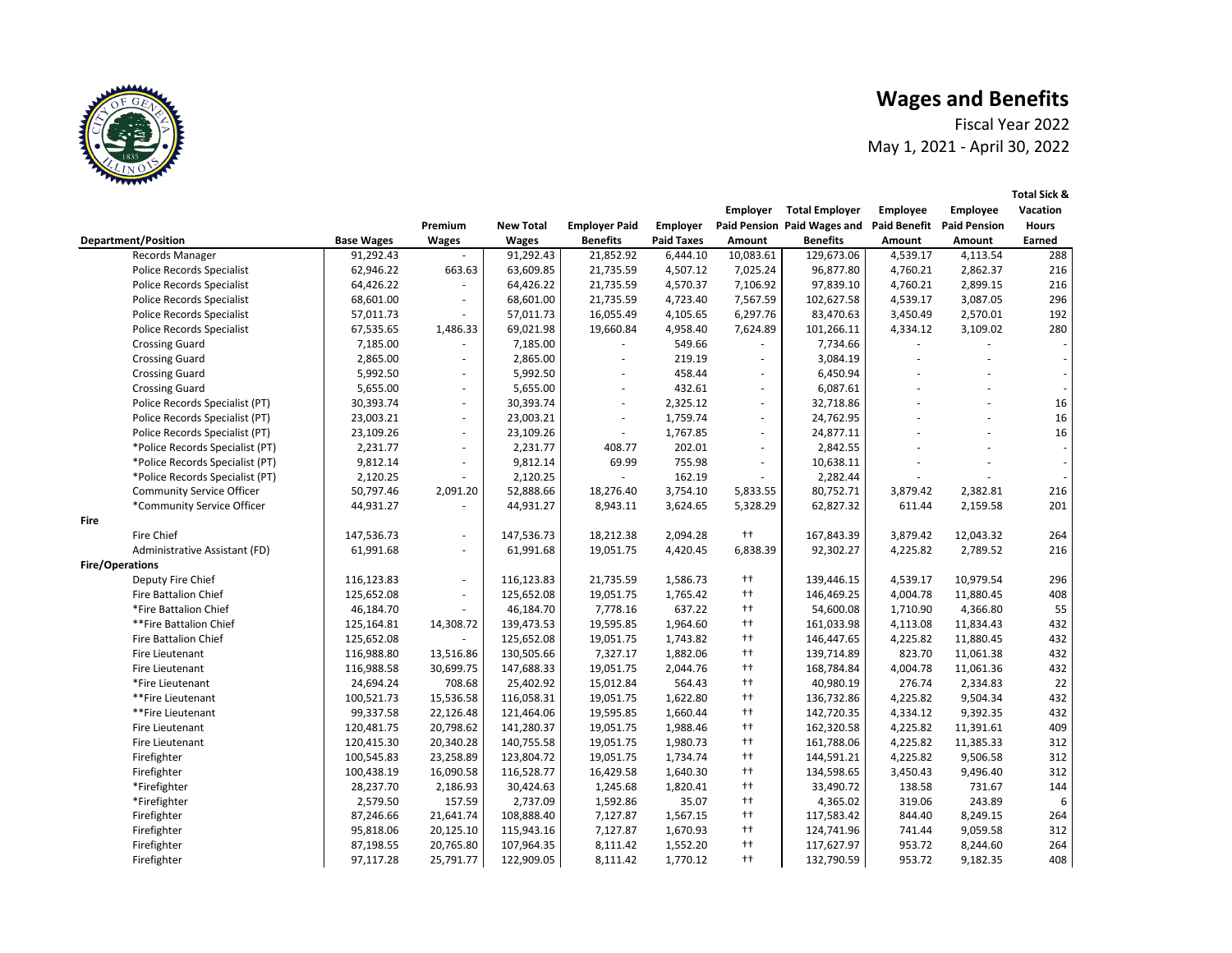|                     |                            |                     |                     | <b>Total Sick &amp;</b>  |
|---------------------|----------------------------|---------------------|---------------------|--------------------------|
| <b>Employer</b>     | <b>Total Employer</b>      | <b>Employee</b>     | <b>Employee</b>     | <b>Vacation</b>          |
|                     | aid Pension Paid Wages and | <b>Paid Benefit</b> | <b>Paid Pension</b> | <b>Hours</b>             |
| <b>Amount</b>       | <b>Benefits</b>            | <b>Amount</b>       | <b>Amount</b>       | <b>Earned</b>            |
| $++$                | 123,469.51                 | 4,004.78            | 7,759.52            | 264                      |
| $^{\dagger\dagger}$ | 103,194.92                 | 953.72              | 7,762.33            | 264                      |
| $^{\dagger\dagger}$ | 137,990.89                 | 4,242.02            | 9,506.58            | 408                      |
|                     | 307.44                     |                     |                     |                          |
|                     | 15,146.56                  |                     |                     |                          |
|                     | 5,216.47                   |                     |                     |                          |
|                     | 8,898.17                   |                     |                     |                          |
|                     | 168.71                     |                     |                     |                          |
|                     | 7,775.70                   |                     |                     |                          |
|                     | 9,826.62                   |                     |                     |                          |
|                     | 886.72                     |                     |                     |                          |
|                     | 8,773.75                   |                     |                     |                          |
|                     | 12,014.98                  |                     |                     |                          |
|                     | 20,753.16                  |                     |                     | -                        |
|                     | 7,113.58                   |                     |                     |                          |
|                     | 16,681.94                  |                     |                     |                          |
|                     | 8,264.37                   |                     |                     | -                        |
|                     | 8,854.33                   |                     |                     | -                        |
|                     | 4,671.73                   |                     |                     | -                        |
|                     | 6,262.24                   |                     |                     |                          |
|                     | 5,100.73                   |                     |                     | -                        |
|                     | 3,287.35                   |                     |                     | -                        |
|                     | 11,261.45                  |                     |                     | -                        |
|                     | 13,703.81                  |                     |                     | -                        |
|                     | 869.06                     |                     |                     | -                        |
|                     | 3,107.40                   |                     |                     | $\overline{\phantom{0}}$ |
|                     | 7,758.92                   |                     |                     |                          |
|                     | 10,069.61                  |                     |                     |                          |
|                     | 54,904.80                  |                     |                     |                          |
|                     | 8,159.60                   |                     |                     |                          |
|                     | 10,301.00                  |                     |                     |                          |
|                     | 30,238.15                  |                     |                     |                          |
|                     | 12,783.27                  |                     |                     |                          |
|                     | 8,178.89                   |                     |                     |                          |
|                     | 6,433.69                   |                     |                     |                          |
|                     |                            |                     |                     |                          |
|                     |                            |                     |                     |                          |

## **Wages and Benefits**



|                            |                   | Premium      | <b>New Total</b> | <b>Employer Paid</b> | <b>Employer</b>   |                          | Paid Pension Paid Wages and Paid Benefit Paid Pension |          |               | <b>Hours</b> |
|----------------------------|-------------------|--------------|------------------|----------------------|-------------------|--------------------------|-------------------------------------------------------|----------|---------------|--------------|
| <b>Department/Position</b> | <b>Base Wages</b> | <b>Wages</b> | <b>Wages</b>     | <b>Benefits</b>      | <b>Paid Taxes</b> | Amount                   | <b>Benefits</b>                                       | Amount   | <b>Amount</b> | Earned       |
| Firefighter                | 82,067.41         | 20,914.87    | 102,982.28       | 19,051.75            | 1,435.48          | $++$                     | 123,469.51                                            | 4,004.78 | 7,759.52      | 264          |
| Firefighter                | 82,097.07         | 11,640.70    | 93,737.77        | 8,111.42             | 1,345.73          | $++$                     | 103,194.92                                            | 953.72   | 7,762.33      | 264          |
| Firefighter                | 100,545.83        | 16,232.61    | 116,778.44       | 19,595.85            | 1,616.60          | $++$                     | 137,990.89                                            | 4,242.02 | 9,506.58      | 408          |
| Paid-On-Call Firefighter   | 285.59            |              | 285.59           |                      | 21.85             |                          | 307.44                                                |          |               |              |
| Paid-On-Call Firefighter   | 14,070.18         |              | 14,070.18        |                      | 1,076.38          | $\blacksquare$           | 15,146.56                                             |          |               |              |
| Paid-On-Call Firefighter   | 4,845.77          |              | 4,845.77         |                      | 370.70            | $\sim$                   | 5,216.47                                              |          |               |              |
| Paid-On-Call Firefighter   | 8,265.85          | -            | 8,265.85         |                      | 632.32            | $\sim$                   | 8,898.17                                              |          |               |              |
| Paid-On-Call Firefighter   | 156.72            |              | 156.72           |                      | 11.99             |                          | 168.71                                                |          |               |              |
| Paid-On-Call Firefighter   | 7,223.14          |              | 7,223.14         |                      | 552.56            | $\sim$                   | 7,775.70                                              |          |               |              |
| Paid-On-Call Firefighter   | 8,000.80          |              | 8,000.80         |                      | 1,825.82          | $\sim$                   | 9,826.62                                              |          |               |              |
| Paid-On-Call Firefighter   | 823.70            |              | 823.70           |                      | 63.02             |                          | 886.72                                                |          |               |              |
| Paid-On-Call Firefighter   | 8,035.25          | 115.00       | 8,150.25         |                      | 623.50            | $\blacksquare$           | 8,773.75                                              |          |               |              |
| Paid-On-Call Firefighter   | 11,007.49         | 153.67       | 11,161.16        |                      | 853.82            | $\sim$                   | 12,014.98                                             |          |               |              |
| Paid-On-Call Firefighter   | 19,011.47         | 266.90       | 19,278.37        |                      | 1,474.79          | $\sim$                   | 20,753.16                                             |          |               |              |
| Paid-On-Call Firefighter   | 6,608.06          |              | 6,608.06         |                      | 505.52            |                          | 7,113.58                                              |          |               |              |
| Paid-On-Call Firefighter   | 15,156.35         | 340.11       | 15,496.46        |                      | 1,185.48          |                          | 16,681.94                                             |          |               |              |
| Paid-On-Call Firefighter   | 7,334.08          | 343.00       | 7,677.08         |                      | 587.29            | $\blacksquare$           | 8,264.37                                              |          |               |              |
| Paid-On-Call Firefighter   | 8,156.09          | 69.00        | 8,225.09         |                      | 629.24            |                          | 8,854.33                                              |          |               |              |
| Paid-On-Call Firefighter   | 4,229.75          | 110.00       | 4,339.75         |                      | 331.98            |                          | 4,671.73                                              |          |               |              |
| Paid-On-Call Firefighter   | 5,817.21          |              | 5,817.21         |                      | 445.03            |                          | 6,262.24                                              |          |               |              |
| Paid-On-Call Firefighter   | 4,738.25          |              | 4,738.25         |                      | 362.48            |                          | 5,100.73                                              |          |               |              |
| Paid-On-Call Firefighter   | 2,933.75          | 120.00       | 3,053.75         |                      | 233.60            |                          | 3,287.35                                              |          |               |              |
| Paid-On-Call Firefighter   | 10,461.18         |              | 10,461.18        | $\blacksquare$       | 800.27            | $\blacksquare$           | 11,261.45                                             |          |               |              |
| Paid-On-Call Firefighter   | 12,421.55         | 308.43       | 12,729.98        |                      | 973.83            |                          | 13,703.81                                             |          |               |              |
| Paid-On-Call Firefighter   | 807.30            |              | 807.30           |                      | 61.76             | $\blacksquare$           | 869.06                                                |          |               |              |
| Paid-On-Call Firefighter   | 2,831.56          | 55.00        | 2,886.56         |                      | 220.84            |                          | 3,107.40                                              |          |               |              |
| Paid-On-Call Firefighter   | 6,645.97          | 561.58       | 7,207.55         |                      | 551.37            |                          | 7,758.92                                              |          |               |              |
| Paid-On-Call Firefighter   | 9,132.01          | 222.02       | 9,354.03         |                      | 715.58            |                          | 10,069.61                                             |          |               |              |
| Paid-On-Call Firefighter   | 49,904.88         | 1,098.18     | 51,003.06        |                      | 3,901.74          | $\overline{\phantom{a}}$ | 54,904.80                                             |          |               |              |
| Paid-On-Call Firefighter   | 7,524.75          | 55.00        | 7,579.75         |                      | 579.85            | $\blacksquare$           | 8,159.60                                              |          |               |              |
| Paid-On-Call Firefighter   | 9,476.40          | 92.57        | 9,568.97         |                      | 732.03            | $\blacksquare$           | 10,301.00                                             |          |               |              |
| Paid-On-Call Firefighter   | 26,807.35         | 1,281.96     | 28,089.31        |                      | 2,148.84          | $\blacksquare$           | 30,238.15                                             |          |               |              |
| Paid-On-Call Firefighter   | 11,770.19         | 104.65       | 11,874.84        |                      | 908.43            |                          | 12,783.27                                             |          |               |              |
| Paid-On-Call Firefighter   | 7,597.67          |              | 7,597.67         |                      | 581.22            |                          | 8,178.89                                              |          |               |              |
| Paid-On-Call Firefighter   | 5,976.48          |              | 5,976.48         |                      | 457.21            |                          | 6,433.69                                              |          |               |              |
| <b>Fire/Prevention</b>     |                   |              |                  |                      |                   |                          |                                                       |          |               |              |
| Fire Marshal               | 137,752.63        | $\sim$       | 137,752.63       | 19,051.75            | 10,011.03         | 13,351.20                | 180,166.61                                            | 4,225.82 | 5,446.53      | 256          |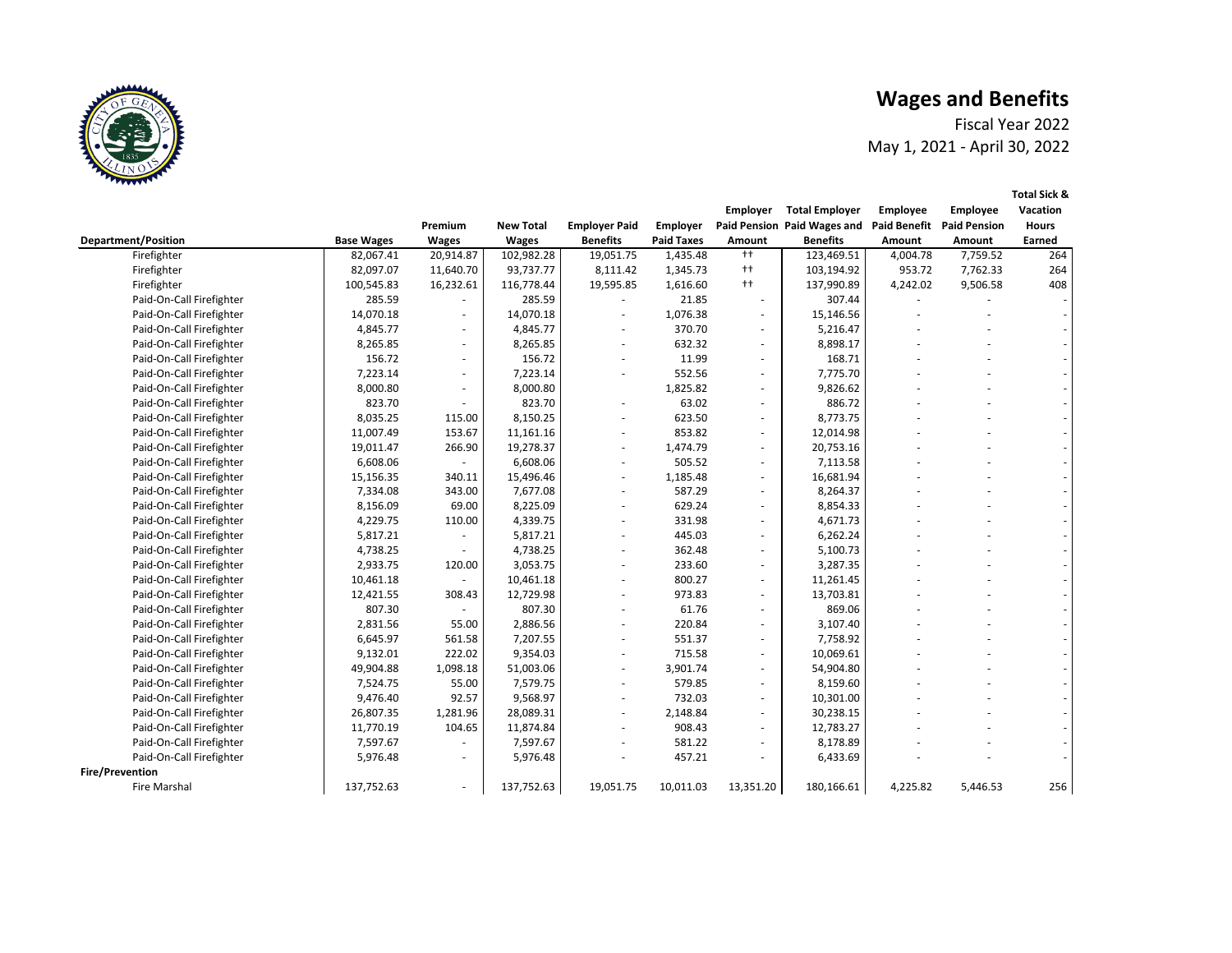# **Wages and Benefits**



|                                      |                   |                          |                  |                      |                   | <b>Employer</b> | <b>Total Employer</b>       | <b>Employee</b>     | <b>Employee</b>     | <b>Vacation</b> |
|--------------------------------------|-------------------|--------------------------|------------------|----------------------|-------------------|-----------------|-----------------------------|---------------------|---------------------|-----------------|
|                                      |                   | Premium                  | <b>New Total</b> | <b>Employer Paid</b> | <b>Employer</b>   |                 | Paid Pension Paid Wages and | <b>Paid Benefit</b> | <b>Paid Pension</b> | <b>Hours</b>    |
| <b>Department/Position</b>           | <b>Base Wages</b> | <b>Wages</b>             | <b>Wages</b>     | <b>Benefits</b>      | <b>Paid Taxes</b> | Amount          | <b>Benefits</b>             | <b>Amount</b>       | Amount              | <b>Earned</b>   |
| <b>Public Works</b>                  |                   |                          |                  |                      |                   |                 |                             |                     |                     |                 |
| Dir of Public Works                  | 150,230.81        |                          | 150,230.81       | 831.84               | 11,071.63         | 16,572.03       | 178,706.31                  | 597.60              | 6,760.51            | 216             |
| <b>Public Works/Engineering</b>      |                   |                          |                  |                      |                   |                 |                             |                     |                     |                 |
| City Engineer/Asst. Dir. PW          | 119,412.92        | $\sim$                   | 119,412.92       | 8,222.67             | 9,775.85          | 13,967.36       | 151,378.80                  |                     | 5,724.82            | 228             |
| Civil Engineer                       | 106,906.86        | $\sim$                   | 106,906.86       | 19,587.95            | 7,722.43          | 11,792.99       | 146,010.23                  | 4,331.52            | 4,810.79            | 280             |
| <b>Associate Civil Engineer</b>      | 78,280.80         | $\sim$                   | 78,280.80        | 19,051.75            | 5,684.30          | 8,635.58        | 111,652.43                  | 4,004.78            | 3,522.74            | 184             |
| <b>GIS Coordinator</b>               | 75,420.97         | $\sim$                   | 75,420.97        | 19,051.75            | 5,347.57          | 8,319.66        | 108,139.95                  | 4,004.78            | 3,393.92            | 192             |
| * GIS Technician                     | 980.34            | $\blacksquare$           | 980.34           | 4,330.17             | 406.28            | 614.43          | 6,331.22                    |                     | 238.97              |                 |
| * GIS Technician                     | 33,213.32         | $\blacksquare$           | 33,213.32        | 4,883.31             | 2,473.26          | 3,510.39        | 44,080.28                   | 564.63              | 1,494.57            | 52              |
| <b>Public Works/Streets</b>          |                   |                          |                  |                      |                   |                 |                             |                     |                     |                 |
| Superintendent of Street & Fleet     | 108,024.27        | $\overline{\phantom{a}}$ | 108,024.27       | 20,903.75            | 7,933.91          | 11,916.34       | 148,778.27                  | 4,383.65            | 4,861.01            | 216             |
| <b>Street Maintenance Supervisor</b> | 90,848.11         | 12,113.03                | 102,961.14       | 21,773.09            | 7,464.23          | 11,229.10       | 143,427.56                  | 4,760.21            | 4,635.01            | 280             |
| <b>Street Maint Lead Worker</b>      | 80,174.57         | 8,208.94                 | 88,383.51        | 16,473.12            | 6,502.14          | 9,665.08        | 121,023.85                  | 3,536.29            | 3,980.13            | 280             |
| <b>Street Maint Lead Worker</b>      | 70,710.35         | 7,501.36                 | 78,211.71        | 19,076.75            | 5,663.77          | 8,550.68        | 111,502.91                  | 4,225.82            | 3,520.61            | 264             |
| <b>Street Maint Lead Worker</b>      | 87,960.83         | 9,900.42                 | 97,861.25        | 7,152.87             | 7,439.11          | 10,696.52       | 123,149.75                  | 844.40              | 4,404.92            | 296             |
| <b>Street Maint Lead Worker</b>      | 87,960.76         | 5,693.60                 | 93,654.36        | 18,262.38            | 6,892.09          | 10,269.21       | 129,078.04                  | 3,658.38            | 4,216.75            | 280             |
| <b>Street Maintenance Worker</b>     | 66,077.43         | 7,423.60                 | 73,501.03        | 8,161.42             | 5,556.41          | 8,023.53        | 95,242.39                   | 953.72              | 3,309.78            | 264             |
| <b>Street Maintenance Worker</b>     | 65,392.05         | 4,687.48                 | 70,079.53        | 19,076.75            | 4,958.86          | 6,290.85        | 100,405.99                  | 4,225.82            | 2,587.26            | 216             |
| <b>Street Maintenance Worker</b>     | 51,965.15         | 3,438.79                 | 55,403.94        | 8,148.92             | 4,168.63          | 6,073.57        | 73,795.06                   | 953.72              | 2,494.82            | 216             |
| <b>Street Maintenance Worker</b>     | 66,053.57         | 6,847.97                 | 72,901.54        | 21,798.09            | 5,227.37          | 7,968.67        | 107,895.67                  | 4,668.11            | 3,283.36            | 264             |
| <b>Street Maintenance Worker</b>     | 66,053.58         | 3,993.69                 | 70,047.27        | 19,658.35            | 5,040.68          | 7,683.93        | 102,430.23                  | 4,265.24            | 3,154.92            | 256             |
| <b>Street Maintenance Worker</b>     | 44,748.40         | 3,889.89                 | 48,638.29        | 7,364.67             | 3,662.34          | 5,320.03        | 64,985.33                   | 802.25              | 2,190.47            | 176             |
| <b>Street Maintenance Worker</b>     | 58,805.94         | 2,966.18                 | 61,772.12        | 21,803.06            | 4,734.32          | 6,422.59        | 94,732.09                   | 3,763.66            | 2,648.26            | 212             |
| Administrative Assistant (ST/FL)     | 46,075.79         |                          | 46,075.79        | 37,700.25            | 5,300.21          | 7,844.27        | 96,920.52                   | 2,529.50            | 3,237.05            | 266             |
| <b>Public Works/Fleet Services</b>   |                   |                          |                  |                      |                   |                 |                             |                     |                     |                 |
| Fleet Maintenance Spv                | 84,563.59         | 61.03                    | 84,624.62        |                      | 6,478.60          | 9,334.32        | 100,437.54                  |                     | 3,808.01            | 192             |
| Fleet Maintenance Tech               | 57,517.25         | 2,261.30                 | 59,778.55        | 8,136.42             | 4,510.33          | 6,565.91        | 78,991.21                   | 850.76              | 2,691.25            | 176             |
| Fleet Maintenance Tech               | 92,101.13         | 5,972.91                 | 98,074.04        | 19,089.25            | 7,208.24          | 10,758.19       | 135,129.72                  | 4,004.78            | 4,415.03            | 296             |
| <b>Public Works/Electric</b>         |                   |                          |                  |                      |                   |                 |                             |                     |                     |                 |
| *Superintendent of Electrical Svc    | 10,342.40         | $\sim$                   | 10,342.40        | 44,390.33            | 4,185.08          | 6,332.57        | 65,250.38                   |                     | 2,462.97            | 4               |
| ** Superintendent of Electrical Svc  | 127,589.80        | $\blacksquare$           | 127,589.80       | 21,735.59            | 9,407.21          | 13,358.78       | 172,091.38                  | 4,760.21            | 5,465.23            | 216             |
| Mgr Dist., Const., and Maint.        | 122,567.78        | $\sim$                   | 122,567.78       | 21,735.59            | 8,886.47          | 13,520.66       | 166,710.50                  | 4,760.21            | 5,515.63            | 296             |
| *Mgr. Electric Operations            | 82,176.89         | $\overline{\phantom{a}}$ | 82,176.89        | 12,147.22            | 6,092.31          | 8,902.27        | 109,318.69                  | 2,621.83            | 3,697.97            | 70              |
| *Administrative Assistant (EL)       | 4,977.00          | $\blacksquare$           | 4,977.00         | 26,339.03            | 2,397.37          | 3,623.27        | 37,336.67                   |                     | 1,409.23            |                 |
| <b>Electric Foreman</b>              | 119,168.21        | 22,035.65                | 141,203.86       | 21,031.69            | 10,483.10         | 15,574.65       | 188,293.30                  | 4,393.10            | 6,355.51            | 256             |
| Electric Foreman                     | 119,168.10        | 23,854.62                | 143,022.72       | 18,242.38            | 10,674.38         | 15,748.47       | 187,687.95                  | 3,879.42            | 6,437.37            | 296             |
| Electric Field Serviceman            | 119,168.08        | 24,062.30                | 143,230.38       | 13,019.71            | 10,791.56         | 15,761.50       | 182,803.15                  | 2,218.25            | 6,446.06            | 296             |
| Purchasing and Inventory Coord       | 80,012.37         |                          | 80,012.37        | 18,212.38            | 5,822.14          | 8,826.66        | 112,873.55                  | 3,658.38            | 3,600.48            | 296             |
| Electric Lineman                     | 111,438.42        | 21,624.41                | 133,062.83       | 8,186.42             | 10,136.55         | 12,774.40       | 164,160.20                  | 953.72              | 5,231.55            | 184             |
| Electric Lineman                     | 111,438.40        | 22,120.03                | 133,558.43       | 21,780.59            | 9,894.09          | 14,757.66       | 179,990.77                  | 4,760.21            | 6,012.12            | 296             |
| Electric Lineman                     | 111,438.32        | 20,311.82                | 131,750.14       | 18,242.38            | 9,797.51          | 14,529.58       | 174,319.61                  | 3,879.42            | 5,930.10            | 264             |
| **Electric Lineman                   | 111,224.15        | 19,259.07                | 130,483.22       | 19,655.85            | 9,667.17          | 14,393.49       | 174,199.73                  | 4,242.02            | 5,874.41            | 248             |